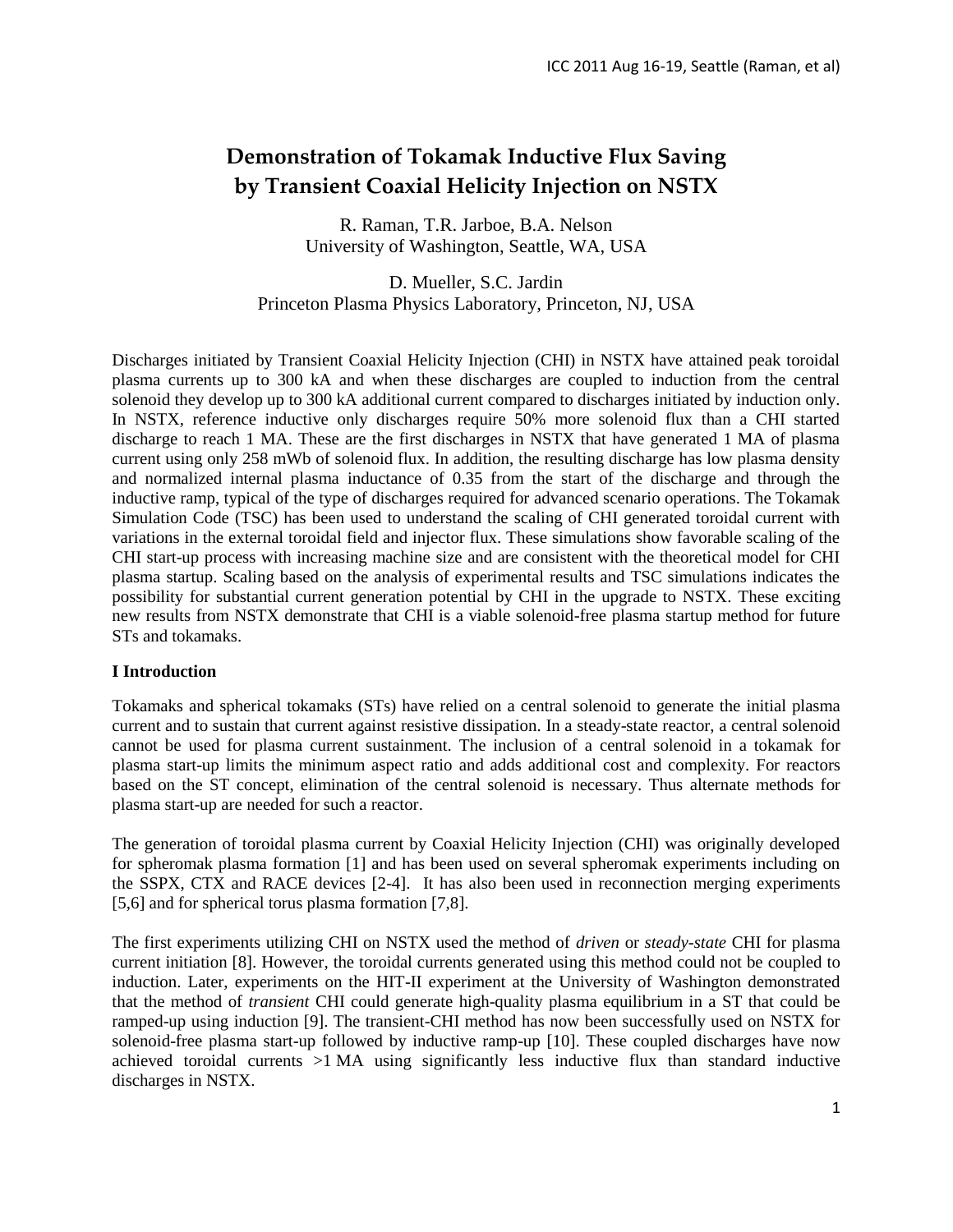#### **II Experimental Results**

CHI is implemented in NSTX by driving current along field lines that connect the inner and outer lower divertor plates as described in detail in Reference [8-10]. The standard operating condition for CHI in NSTX uses the inner vessel and lower inner divertor plates as the cathode while the outer divertor plates and vessel are the anode. A CHI discharge is initiated by first energizing the toroidal field coils and the lower divertor coils to produce magnetic flux linking the lower inner and outer divertor plates which are electrically isolated by a toroidal insulator in the vacuum vessel. After a programmed amount of gas is injected into the vacuum chamber, a voltage is applied between these plates which ionizes the gas and produces current flowing along magnetic field lines connecting the plates. In NSTX, a 5 to 30 mF capacitor bank charged to 1.7 kV provides this current, called the injector current. As a result of the applied toroidal field, the field lines joining the electrodes wrap around the major axis many times so the injector current flowing in the plasma develops a much larger toroidal component.



*Figure 1: Shown are a CHI started discharge and a reference inductive-only discharge.*

The results reported here were made possible by reductions to the low-Z impurities, mainly oxygen and carbon, as described in reference [10], and briefly summarized here. First, it was necessary to clean the lower divertor plates, which function as the CHI electrodes. This was accomplished by running several discharges at high injector current levels but with increased poloidal flux connecting the lower divertor plates (the injector flux) so that the discharge stayed connected to the lower divertor plates. Then, the lower divertor plates were coated with lithium by a pair of evaporator ovens mounted at the top of the vacuum chamber [11]. Third, two poloidal field coils located in the upper divertor region were energized to provide a "buffer" flux to reduce contact of the growing CHI discharge with the upper divertor

electrodes [10]. In the absence of this flux, once the CHI discharge contacted the upper divertor, a pronounced arc usually developed which generated low-Z impurities causing the CHI initiated discharge to become more resistive which rapidly consumed the poloidal flux generated in the plasma.

Fig. 1 shows a CHI started discharge that was coupled to induction. The second discharge is an inductiveonly case from the NSTX database (assembled over 10 years of operation) that reached 1 MA in a shorter time than other L-mode discharges. For the CHI initiated discharge at 132 ms, a total of 258 mWb of central solenoid flux was required to ramp the discharge to 1 MA. The non-CHI discharge at this time only gets to about 0.7 MA and does not reach 1 MA until 160 ms, by which time 396 mWb of central solenoid flux had been consumed. Thus, the L-mode discharges from the NSTX data base require at least 50% more inductive flux than discharges assisted by CHI. The discharge on NSTX that consumed the least amount of solenoid flux to reach 1 MA transitioned to an H-mode. That discharge required 340 mWb to reach 1 MA, which is still significantly higher than the CHI started discharges [12]

These new results are described in greater detail in References [12,13], which show that these plasmas have both a very high elongation of  $\kappa \approx 2.6$  and, as a result of the hollow electron temperature profile and rapid inductive ramp, very low internal inductance  $l_i \approx 0.3$  from the start of the discharge. Finally, these plasmas are relatively free of MHD activity despite having low density, which has previously been associated with increased instability during normal inductive startup. Reference [12] also shows that CHI has tremendous plasma start-up potential in the Upgrade to NSTX due to improved injector coil design and higher toroidal field capability of 1T, consistent with earlier theoretical calculations [14].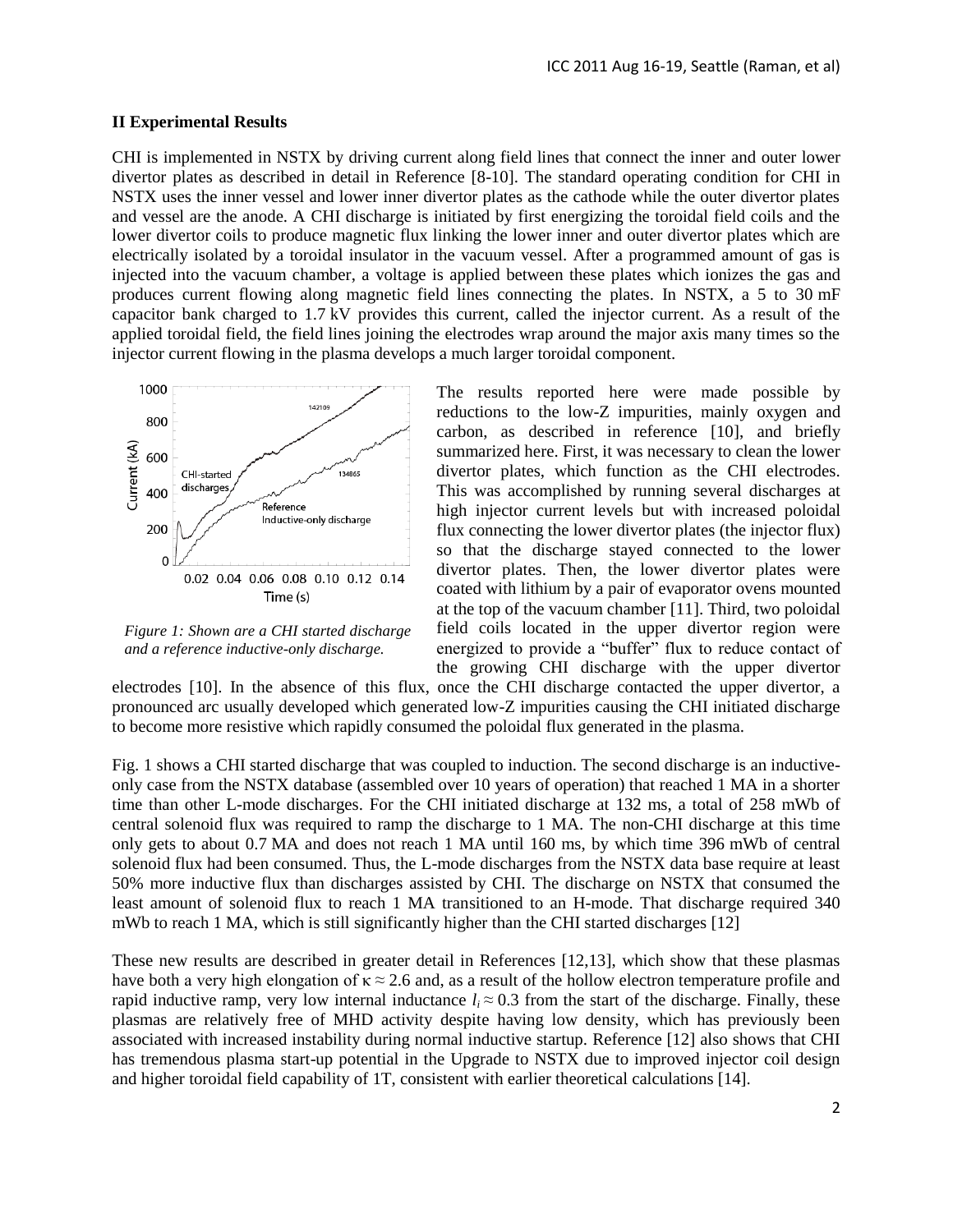#### **III TSC Simulations**

TSC is a time-dependent, free-boundary, predictive equilibrium and transport code [15-16]. It has the ability to aid in scenario development of both discharge energetics and plasma control systems. It solves fully dynamic MHD/Maxwell's equations coupled to transport and Ohms's law equations. It requires as input the device hardware and coil electrical characteristics, as well as assumptions concerning plasma density profile (or particle diffusivity), impurities, and other global discharge characteristics. It models the evolution of free-boundary axisymmetric toroidal plasma on the resistive and energy confinement time scales. The plasma equilibrium and field evolution equations are solved on a two-dimensional Cartesian grid. Boundary conditions between plasma/vacuum/conductors are based on the fact that the poloidal flux and tangential electric field are continuous across interfaces. The circuit equations are solved for all the poloidal field coil systems with the effects of induced currents in passive conductors included. Open field lines are included, and the halo current is computed as part of the calculation. In this modeling, the NSTX vacuum vessel is modeled as a metallic structure with poloidal breaks at the top and bottom. An electric potential *V* is applied across the break.



Figure 2: Shown are the poloidal flux contours, injector current and CHI produced toroidal current for NSTX discharge 118340 [Ref. 17].

The discharge being simulated is an early NSTX transient CHI discharge that successfully demonstrated current persistence, a condition when the CHI produced toroidal current persisted after the injector current had been reduced to zero. We used the same poloidal field (PF) coil currents as were used in NSTX Shot 118340. Due to the difficulty in computing the actual plasma resistance including the plasma-vessel sheath resistance in this case, we did not attempt to use the experimentally measured voltage, but rather applied a voltage *V* across the lower vessel gap and adjusted this value *V* to give approximate agreement with the measured toroidal current. In Fig. 2 we illustrate the

results of the TSC calculations of the CHI experimental data shown in Fig. 2 in Reference [17]. The electron temperature in the simulations is maintained constant at 40 eV. About 60 kA of toroidal current is generated, and as in the experiment, the injector current is within a factor of two of the experimental value. The poloidal flux plots [18] show the plasma evolves in much the same way as observed experimentally from fast camera images of the plasma growth.

Generation of closed flux in TSC is as a result of an effective toroidal loop voltage induced by the CHI ejected poloidal flux that decreases as the injector current is reduced to zero. This is shown in Fig. 2 of Reference [18], which is a plot of the induced loop voltage at  $Z = -0.3$  m along the inner wall of NSTX. It shows the induction of large negative loop voltage as the plasma grows. The rapid injection of poloidal flux is responsible for the induced negative loop voltage. However, as the plasma current begins to decay as a result of the pre-programmed injector voltage being reduced to zero, a relatively smaller positive loop voltage is induced, and coincident with this, closed flux surfaces are generated in the discharge.

Reference [18] provides additional details including showing consistency with earlier theoretical predictions [14]. It also shows that CHI scaling with toroidal field is favorable for larger machines and that with acceptable amounts of injector current, plasma currents on the order 600 kA could be generated in the present NSTX if the toroidal field is increased to 1T.